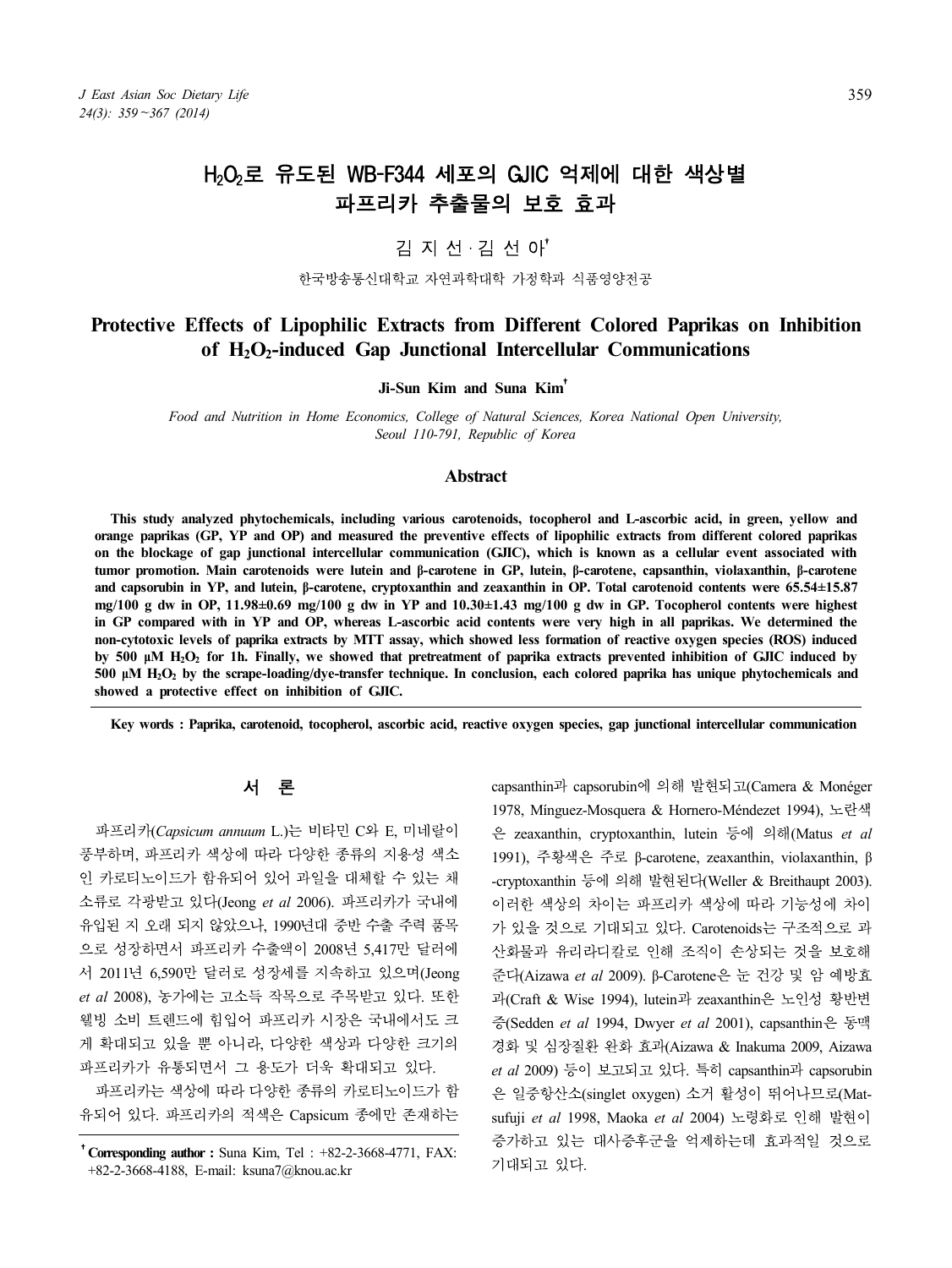세포 간극인 Gap junction은 세포에 존재하는 물질 전달 통 로로 인접해 있는 세포간의 원활한 물질 이동을 통해 세포의 항상성을 유지하는 역할을 하며, 세포의 성장과 분화를 조절 한다(Loewenstein 1981, Kang *et al* 2000). 따라서 gap junction 이 손상되면, 세포간의 소통에 장애가 발생하면서 Gap junctional intercellular communication(GJIC)가 감소되고, 암세포와 같이 비정상적으로 세포가 증식하게 된다(Kumar & Gilula 1996, Saez *et al* 1989). 농약이나 과산화수소와 같은 종양을 유발하는 성분은 간상피 세포인 WB-F344 세포에서 GJIC을 억제한다는 연구 결과가 다수 보고되었다(Kang *et al* 2000, Cho *et al* 2002). 그러나 식품에서 유래하는 다양한 유효 성 분은 독성 물질에 의해 유도된 GJIC의 억제를 예방하는 효과 가 있다. 은행잎 추출물이 cisplatin으로 유도된 GJIC 억제에 따른 이독성으로부터 청각 유모 세포를 보호하는 효과가 있 음을 보고되었고(Choi *et al* 2013), 키위에서 유래한 quercetin (Lee *et al* 2010), 와인에서 유래하는 resveratrol(Kim *et al* 2009), 포도에서 유래하는 pterostilbene (Kim *et al* 2009) 등은 과산 화수소에 의해 유도된 GJIC의 억제를 예방하는 효과가 있음 을 보고되었다.

본 연구에서는 파프리카의 녹색과, 노란색과, 주황색과를 수집하여 카로티노이드, 토코페롤, 아스코르브산의 함량을 측 정하고, 색소 분획을 추출한 후 WB-F344 간상피 세포에 대 한 세포 독성을 농도별로 비교한 후 과산화수소에 의해 유도 된 세포의 ROS 생성에 대한 억제 효과를 측정하며, 색상별 파프리카 추출물이 과산화수소에 의해 억제된 GJIC의 회복 에 미치는 효과를 비교하고자 하였다.

## 재료 및 방법

### 1. 재료 및 시약

파프리카는 녹색과(GP, var. Chelsea), 노란색과(YP, var. Chelsea), 주황색과(OP, var. Boogi)를 (주)농산무역(Gimje, Jeonbuk)으로부터 제공받아 사용하였으며, 세척, 비가식 부 위 제거, 절단(8등분), 동결 건조하여 사용하였다. Carotenoids 의 분석에 사용되는 capsorubin, violaxanthin, capsanthin, lutein, zeaxanthin, β-cryptoxanthin, β-carotene은 ChromaDex Inc.(CA, USA)로부터, α-, γ-tocopherol, L-ascorbic acid<sup>는</sup> Sigma Co. (St. Louis, MO, USA)에서 구입하였다. HPLC<sup>용</sup> 아세토니트릴과 메탄올, 아세톤은 Burdick & Jackson(SK Chemicals, Ulsan, Korea)에서 구입하여 사용하였으며, 증류수는 Simplicity Water Purification System(Millipore Corporation, Billerica, MA, USA) 을 이용하여 18.2 mΩ 수준으로 정제된 것을 사용하였다. 그 외 다른 일반 시약은 Sigma Co.에서 구입하여 사용하였다.

## 1) 카로티노이드 분석

카로티노이드 분석을 위해 각각의 동결 건조된 파프리카 시료 2 g에 200 mL의 아세톤으로 20℃에서 2시간 동안 색이 빠질 때까지 추출한 후, 검화를 위해 파프리카의 아세톤 추출 액 10 mL를 취하여 10 mL의 메탄올과 30% KOH/Methanol 용액 2 mL를 혼합하여 30℃에서 하룻동안 방치하였다. 다음 날 반응액 20 mL에 증류수를 가하고, diethylether 20 mL를 첨가한 후 10% 염화나트륨 10 mL를 첨가하였다. 충분히 방 치하여 잔존하는 diethylether을 회수하고, 3회에 걸쳐 회수한 diethylether 분획을 혼합하였다. 20분 후 분리되는 하층을 제 거하고 모아진 시료는 DMSO에 녹여 사용하였다. 카로티노이 드 분석은 Jasco사(Jasco, Tyoko, Japan)의 고속액체크로마토 그래피(HPLC)를 사용하였으며, 분석 조건은 Table 1과 같다.

#### 2) 토코페롤 분석

토코페롤 분석을 위해 파프리카 시료 5 g과 메탄올 25 mL 를 교반한 후 dichloroethane/MeOH(6:1, v/v) 70 mL를 넣어 4℃에서 30분 동안 방치하여 dichloroethane 층을 분리하였 다. 잔류하는 수분을 2% Na<sub>2</sub>SO<sub>4</sub>를 첨가하여 제거하고, 감압 농축하며 메탄올에 녹여 10 mL로 정용하였다. 토코페롤 분 석은 HPLC를 사용하였으며, 분석 조건은 Table 1과 같다.

#### 3) 아스코르브산 분석

아스코르브산 분석을 위해 식품공전(KFDA 2003)에 있는 방법으로 수행하였다. 파프리카 시료 25 g과 4% 메타인산 (v/v) 50 mL를 혼합하여 4℃에서 1시간 동안 혼합한 후 원심 분리하여 0.45 μm PVDF syringe filter(Whatman International Ltd., Maidstone, UK)로 여과하여 HPLC 분석용 시료로 사용 하였다. 아스코르브산 분석은 HPLC를 사용하였으며, 분석 조건은 Table 1과 같다.

## 3. *In Vitro* 항산화능 및 GJIC 측정

## 1) 세포 배양 및 시료 준비

본 실험에서 사용한 세포주는 WB-F344 rat liver epithelial cell로서, 서울대학교 수의학과로부터 제공받아 사용하였다. 세 포는 D-media(GIBCO, Gaithersbueg, MD, USA)를 사용하여 5% CO2가 공급되는 37℃의 세포 배양기(SANYO, Tokyo, Japan)에서 배양하였다.

세포 실험에 이용한 GP, YP, OP 추출물은 phytochemicals 분석을 위한 추출법 중 카로티노이드 분석용 추출물을 이용 하였다.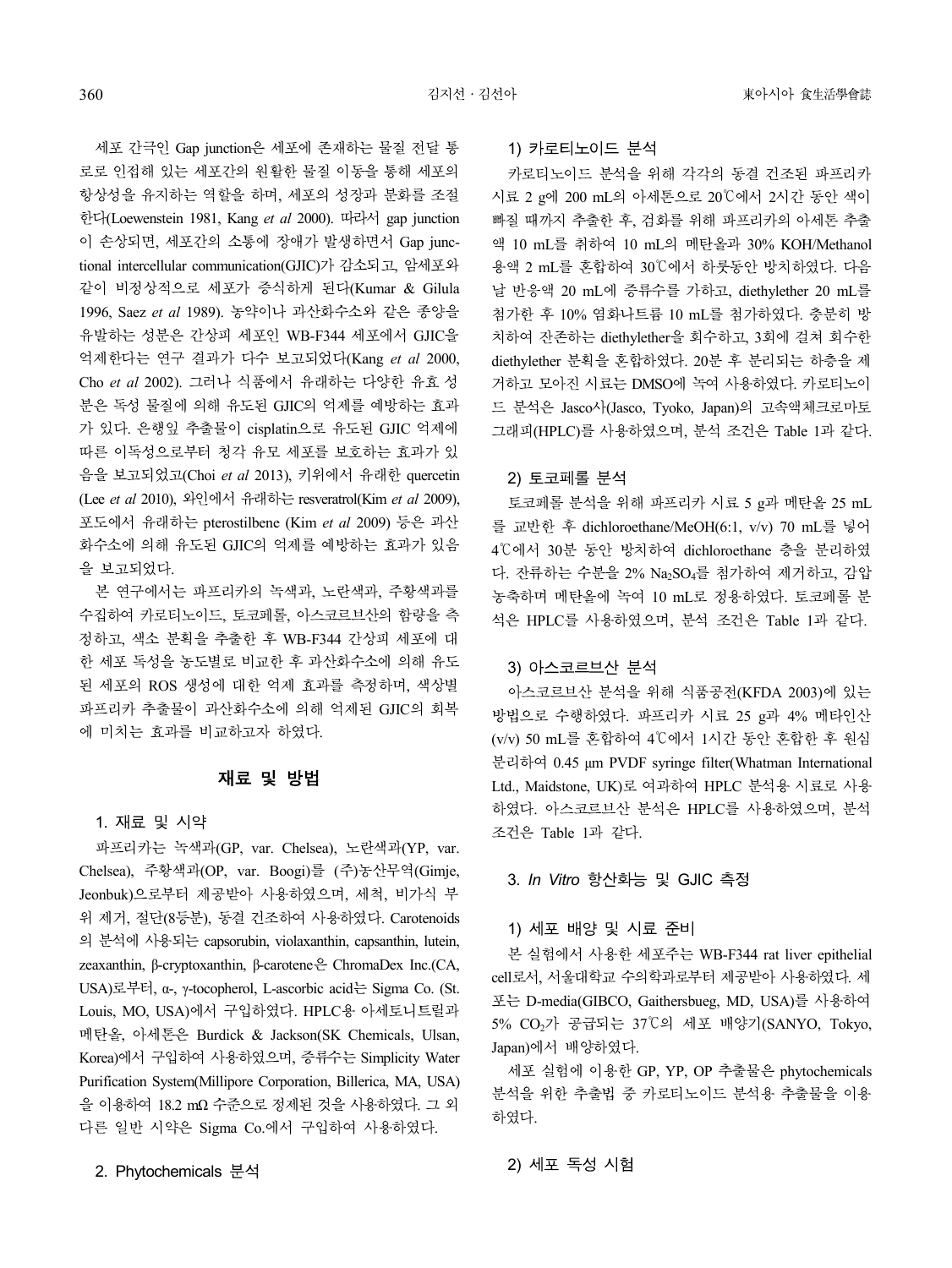**Table 1. HPLC conditions for analysis of carotenoids, tocopherol and L-ascorbic acid in paprika(***Capsicum annuum* **L.)**

|                  | Carotenoids analysis                                                                                                    |  |  |  |  |  |
|------------------|-------------------------------------------------------------------------------------------------------------------------|--|--|--|--|--|
| Column           | XTerra RP C18 column(250×4.6 mm, 5<br>um; Waters, Milford, MA, USA)                                                     |  |  |  |  |  |
| Mobile phase     | A; $15\%$ H <sub>2</sub> O/CH <sub>3</sub> OH, v/v<br>B; 50% CH <sub>3</sub> COCH <sub>3</sub> /CH <sub>3</sub> OH, v/v |  |  |  |  |  |
| Gradient program | at 0 min 100% A; at 20 min 55% A;<br>at 26 min 100% A; at 33 min 0% A;<br>at 42 min 100% A; at 45 min 100% A            |  |  |  |  |  |
| Flow rate        | $1.5$ mL/min                                                                                                            |  |  |  |  |  |
| UV Wavelength    | 450 nm                                                                                                                  |  |  |  |  |  |
| Oven temperature | 35 $\degree$ C                                                                                                          |  |  |  |  |  |
| Injection volume | $20 \mu L$                                                                                                              |  |  |  |  |  |
|                  | Tocopherol analysis                                                                                                     |  |  |  |  |  |
| Column           | YMC-Pack ODS-AM(4.6×250 mm, 5 μm;<br>YMC Co., Kyoto, Japan)                                                             |  |  |  |  |  |
| Mobile phase     | 100% CH <sub>3</sub> OH                                                                                                 |  |  |  |  |  |
| Flow rate        | $1.2$ mL/min                                                                                                            |  |  |  |  |  |
|                  |                                                                                                                         |  |  |  |  |  |
| UV Wavelength    | $292$ nm                                                                                                                |  |  |  |  |  |
| Oven temperature | 25 °C                                                                                                                   |  |  |  |  |  |
| Injection volume | $20 \mu L$                                                                                                              |  |  |  |  |  |
|                  | L-Ascorbic acid analysis                                                                                                |  |  |  |  |  |
| Column           | YMC-Pack Polyamine $\Pi$ (4.6×250 mm, 5<br>µm; YMC Co., Kyoto, Japan)                                                   |  |  |  |  |  |
| Mobile phase     | 40 mM $CH_3CN$ : 50 nM $NH_4H_2PO_4 =$<br>7:3, v/v                                                                      |  |  |  |  |  |
| Flow rate        | $1.0$ mL/min                                                                                                            |  |  |  |  |  |
| UV wavelength    | 254 nm                                                                                                                  |  |  |  |  |  |
| Oven temperature | 40 °C                                                                                                                   |  |  |  |  |  |

세포독성 측정을 위하여 1×10<sup>5</sup> cell/mL의 농도로 WB-F344 세포를 파종하여 24시간 동안 CO<sub>2</sub> 배양기에서 배양한 후,<br>GP, YP, OP 추출물이 첨가된 배지로 교환하였다. 0.1∼2,000 μg/mL 범위의 GP, YP, OP 추출물을 첨가하여 24시간 동안 배양한 후, 배양이 끝난 세포의 생존율을 MTT assay에 의하 여 측정하였다. MTT(Sigma Co.)시약은 5 mg/mL의 농도로 조제 후, 20 μL/well로 분주하여 다시 37℃에서 4시간 배양하 였다. MTT를 환원시켜 생성된 formazan을 DMSO를 이용하 여 용해시킨 후 microplate reader(Molecular devices, Sunnyvale, CA, USA)를 이용하여 540 nm에서의 흡광도를 측정하였다. 각 시료의 세포 독성은 대조군의 생존율에 대한 백분율(%) 로 나타내었다.

## 3) Reactive Oxygen Species(ROS) 측정

at 42 min 100% A; at 45 min 100% A 포함하지 않은 조건에서 1시간 동안 배양한 다음 ROS에 예 6 well 세포 배양 접시에 WB-F344 세포를 1×10<sup>5</sup> cell/mL의 농도로 파종하여 37℃의 CO<sub>2</sub> 배양기에서 세포 사이가 완전히 유착될 때까지 배양하였다. 세포 독성이 없는 농도 범위의 GP, YP, OP 추출물을 처리한 후, 500 µM H<sub>2</sub>O<sub>2</sub>를 포함하거나 민한 2',7'-dichlorofluorecin diacetate(DCF-DA)를 10 μM이 되 게 첨가하여 30분간 37℃의 CO<sub>2</sub> 배양기에서 배양하였다. 30 분 후 Locke's buffer(154 mM NaCl, 5.6 mM KCl, 3.6 mM NaHCO<sub>3</sub>, 2.3 mM CaCl<sub>2</sub>, 5.6 mM D-glucose, 5 mM HEPES, pH 7.4)로 배지에 남아 있는 DCF-DA를 3회 세척하여 제거 한 후, 세포 내 산화 과정을 통해 생성된 DCF의 형광(Ex: 485 nm; Em : 538 nm)을 측정하였다.

### 4) GJIC 측정

색상별 파프리카 추출물(GP, YP, OP)이 WB-F344 간상피 세포의 GJIC에 미치는 효과를 평가하기 위해, scrape loading/ dye transfer(SL/DT) 방법을 사용하였다. GJIC 측정을 위하여 세포를 1×10<sup>5</sup> cell/mL의 농도로 파종하여 37℃의 CO<sub>2</sub> 배양기 에서 세포 사이가 완전히 유착될 때까지 배양하였다. 10, 25 μ g/mL의 GP, 10, 50 μg/mL의 YP, 5, 10 μg/ mL의 OP 시료를 처리한 후 500 μM H2O2를 포함하거나 하지 않은 조건에서 1 시간 동안 배양한 다음 0.05% lucifer yellow CH(Sigma Co.) 를 첨가하고, surgical-steel-blade scraper를 이용하여 3개의 scrape line을 만들었다. 차광상태에서 3분간 실온 방치시킨 후, 4% neutral formalin 2 mL를 첨가하여 세포를 고정시킨 다 음 inverted fluorescent microscope(Olympus I×71, Japan)으로 lucifer yellow가 scrape line으로부터 수직으로 이동한 거리를 관찰하였다.

### 4. 통계 처리

실험의 통계 분석은 Statistical Analysis System(The SAS system for windows ver. 8)을 이용하여 실험군당 평균±표준오 차로 나타내었으며, 각 군의 유의차 검정은 분산 분석을 한 후 α=0.001 수준에서 Duncan의 다중 비교법에 의하여 검정하였다.

## 결과 및 고찰

1. 색상별 파프리카 유래 Phytochemicals 함량 색상별 파프리카의 phytochemicals를 분석한 결과는 Table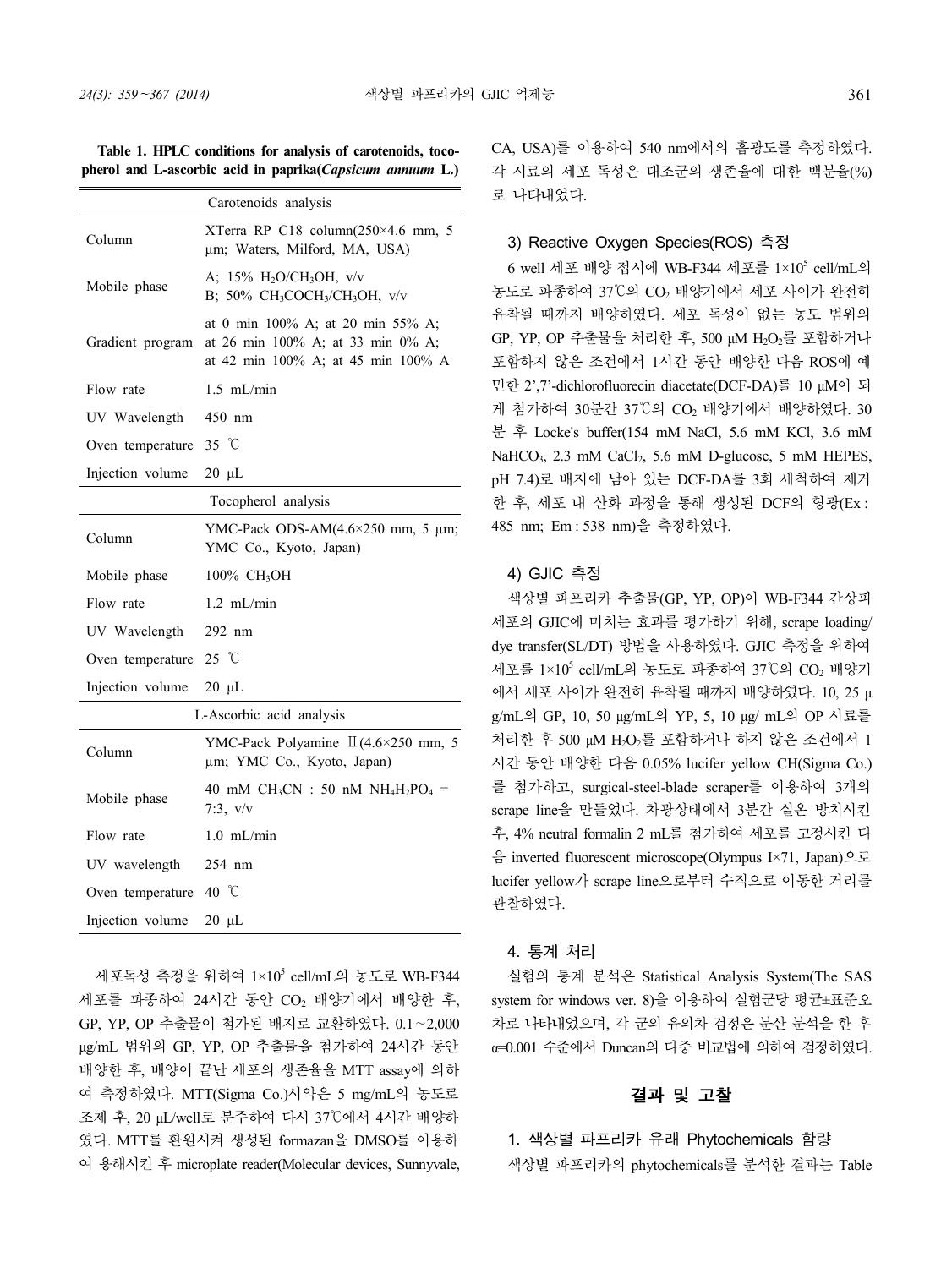#### 2와 같다.

GP, YP, OP의 카로티노이드 조성을 비교한 결과, 색상별 로 검출된 카로티노이드는 GP에서 lutein, β-carotene, cryptoxanthin, violaxanthin, YP에서 lutein, β-carotene, capsanthin, violaxanthin, β-carotene, capsorubin, OP에서 lutein, β-carotene, β-cryptoxanthin, zeaxanthin 등이 나타났다. 파프리카 색상별 총 함량을 비교해 보면 OP는 65.54±15.87 mg/100g dw, YP는 11.98±0.69 mg/100g dw, GP는 10.30±1.43 mg/100g dw로 OP 에서 카로티노이드 함량이 매우 높게 나타났다. 특히 GP와 YP는 동일한 품종으로 숙성 과정 중에 적색 계열이 색소가 일부 나타나기 시작한 것으로 보이나, 함량이 미미하여 전체 적인 색상에는 영향을 미치지 못하고 노란색으로 발현된 것 으로 보인다.

선행 연구에 따르면, 파프리카는 동일한 품종이더라도 숙 성도에 따라 유효 성분의 변화가 크게 나타난다(Kim *et al* 2011). 적색과는 카로티노이드 중에서 capsanthin이 가장 많 이 함유되어 있어 붉은색으로 나타나는 반면, 녹색과는 적색 과와 달리 카로티노이드 중에서 lutein이 풍부하며, 클로로필 A와 B가 과량 함유되어 있어 녹색으로 발현된다. 이와 같이 파프리카에서 기인하는 카로티노이드 조성 및 함량의 차이 는 색상에 따라 인체에 미치는 효과에도 차이가 있을 것으로 사료된다.

파프리카에는 카로티노이드 외에도 토코페롤 및 아스코르 브산 함량이 높을 것으로 기대되고 있어 색상별로 비교한 결

과, α-토코페롤 함량은 OP가 21.46±1.54 mg/100g dw, YP가 15.31±0.75 mg/100g dw, GP가 7.81±1.86 mg/100g dw로 OP 의 α-토코페롤 함량이 유의하게 높았고, γ-토코페롤은 GP에서 35.56±3.16 mg/100g dw로 가장 그 함량이 높았으며, OP에서 는 검출되지 않았다. 반면, 아스코르브산 함량은 GP(832.74± 18.59 mg/100g dw)와 비교해서 OP(1,594.20±21.96 mg/100g dw)와 YP(1,482.10±68.99 mg/100g dw)에서 높게 검출되었다. 최근 γ-토코페롤이 α-토코페롤과 비교하여 심혈관질환의 위 험을 낮추고, 대장암이나 전립선암 등에 대한 예방효과가 높 다는 연구 결과(Campbell *et al* 2003, Kontush *et al* 1999)가 다수 보고되고 있어, 색상별 파프리카의 섭취가 건강 증진에 기여하는 효과가 매우 높을 것으로 사료된다.

#### 2. WB-F344 간상피 세포에 대한 세포 독성

WB-F344 세포에 대해 색상별 파프리카의 독성이 없는 농 도를 설정하기 위하여 MTT법을 이용하여 세포 생육 억제 효 과를 측정하였다(Fig 1). WB-F344 세포에 GP, YP, OP 추출 액을 농도별로 처치하여 정상대조군과 비교하여, 세포 생육 이 80% 이하가 되는 농도를 세포 독성이 나타난 것으로 볼 때(Hwang *et al* 2005), GP의 경우 500 μg/mL, YP의 경우 200 μg/mL, OP의 경우 25 μg/mL 농도 이상에서 normal 군과 통 계적으로 유의한 차이를 보였으며, GP는 100 μg/mL, YP는 100 μg/mL, OP는 10 μg/mL 이하의 농도에서 파프리카 추출 물에 의한 세포 독성이 없는 것으로 나타났다.

|                 |                        | GP <sup>3</sup>                 | YP                            | <b>OP</b>                      |
|-----------------|------------------------|---------------------------------|-------------------------------|--------------------------------|
| Carotenoids     | Capsorubin             | ND <sup>4</sup>                 | $0.17 \pm 0.05$               | ND                             |
|                 | Violaxanthin           | $0.07 \pm 0.02^b$               | $0.30 \pm 0.14$ <sup>a</sup>  | ND                             |
|                 | Capsanthin             | ND                              | $2.37\pm0.10$                 | ND                             |
|                 | Lutein                 | $5.25 \pm 1.78$ <sup>b</sup>    | 5.71 $\pm$ 0.93 <sup>b</sup>  | $58.14 \pm 16.10^a$            |
|                 | Zeaxanthin             | ND.                             | $0.02 \pm 0.01^{\rm b}$       | $0.08 \pm 0.02^a$              |
|                 | $\beta$ -Cryptoxanthin | $0.70 \pm 0.47$ <sup>a</sup>    | $0.16 \pm 0.09^b$             | $0.45 \pm 0.06^{ab}$           |
|                 | <b>B-Carotene</b>      | $4.28 \pm 0.25^b$               | $4.51 \pm 0.24^b$             | $6.88 \pm 0.29$ <sup>a</sup>   |
|                 | Total                  | $10.30 \pm 1.43^b$              | $11.98 \pm 0.69^b$            | $65.54 \pm 15.87$ <sup>a</sup> |
| Tocopherol      | $\alpha$ -Tocopherol   | $7.81 \pm 1.86$ <sup>c</sup>    | $15.31 \pm 0.75^{\rm b}$      | $21.46 \pm 1.54$ <sup>a</sup>  |
|                 | $\gamma$ -Tocopherol   | $35.56 \pm 3.16^a$              | $0.48 \pm 0.12^b$             | ND                             |
|                 | Total                  | $43.37 \pm 4.08^a$              | $15.79 \pm 0.75$ <sup>c</sup> | $21.46 \pm 1.54^b$             |
| L-Ascorbic acid |                        | $832.74 \pm 18.59$ <sup>c</sup> | $1,482.10\pm68.99^b$          | $1.594.20 \pm 21.96^a$         |

**Table 2. Qualitative and quantitative analysis of carotenoids, tocopherol, L-ascorbic acid in different colored paprika1)2)** (unit : mg/100 g d.w.)

 $1)$  Each value was expressed as the mean $\pm$ S.D of triplicate assays.

<sup>2)</sup> Different letters in the same row indicate significant differences  $(P<0.05)$ .

3) GP: green paprika; YP: yellow papika, OP: orange paprika

4) ND: indicates not detected.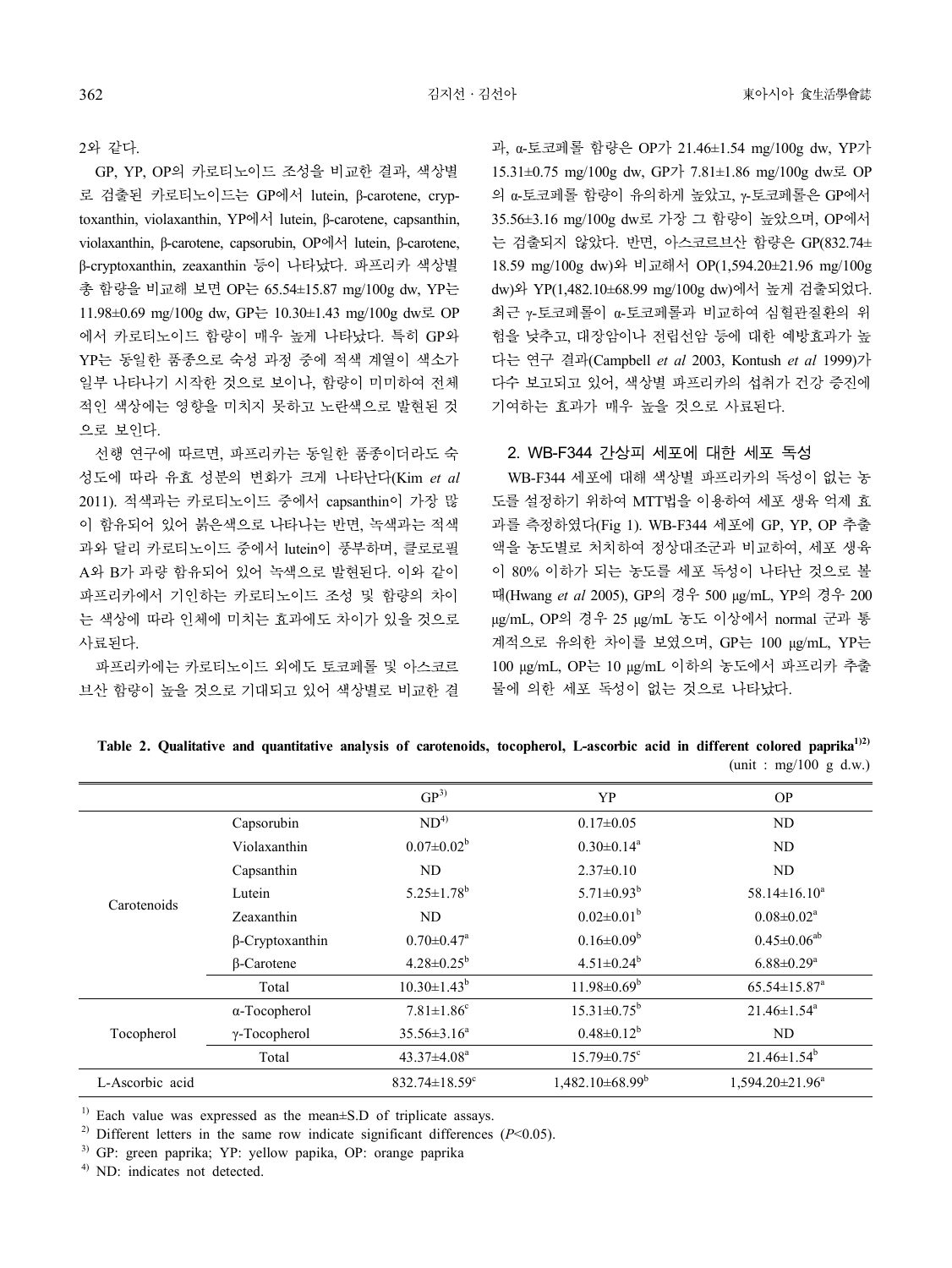



**Fig 1. Cytotoxic effects of (A) GP, (B) YP and (C) OP**<br>1 WB-F344 cells( $p<0.001$ ).<br>3. H<sub>2</sub>O<sub>2</sub>로 유도된 ROS 생성에 대한 파프리카 추출물<br>역제 효과<br>1 Cold 생동 생은 경기가 생동권인 인호권인 원호텔 의 억제 효과

H2O2는 세포 내 ROS 생성을 촉진하는 대표적인 암촉진인  $\qquad$   $\qquad$  20 자로서 암 발생 초기 과정(promotion phase)에 관여하는 것으 로 알려져 있다(Upham *et al* 1997). WB-F344 세포에 대한 H2O2의 ROS 생성을 알아보기 위해 500 μM H2O2를 첨가하 여 ROS 생성능을 측정한 결과는 Fig. 2와 같다. 500 μM H<sub>2</sub>O<sub>2</sub> 를 처리한 control 군은 normal 군와 비교하여(기준값=100%) 131.89±15.95%의 ROS 생성이 증가하는 것으로 나타났다. 색 상별 파프리카 추출물의 ROS 생성 억제 예방효과를 평가하 기 위해 GP, YP, OP가 WB-F344 세포에 독성이 없는 농도를 고려하여 GP와 YP는 5-100 μg/mL 범위에서, OP는 0.1-10 μ g/mL 범위에서 실험을 수행하였다. H<sub>2</sub>O<sub>2</sub>로 생성된 ROS 생 성 억제 정도를 측정한 결과, GP의 경우 25 μg/mL의 농도에



**Fig. 2. Inhibitory effect of (A) GP, (B) YP and (C) OP on H2O<sup>2</sup> induced cellular ROS formation in WB-F344 cells.**  Values are means number of communicating cells was significantly higher than that in the  $H_2O_2$  only treatment( $p<0.001$ ).

서 92.48±4.31%, YP의 경우 50 μg/mL의 농도에서 99.58±3.18 %, OP의 경우, 10 μg/mL의 농도에서 96.45±2.05%로 나타나,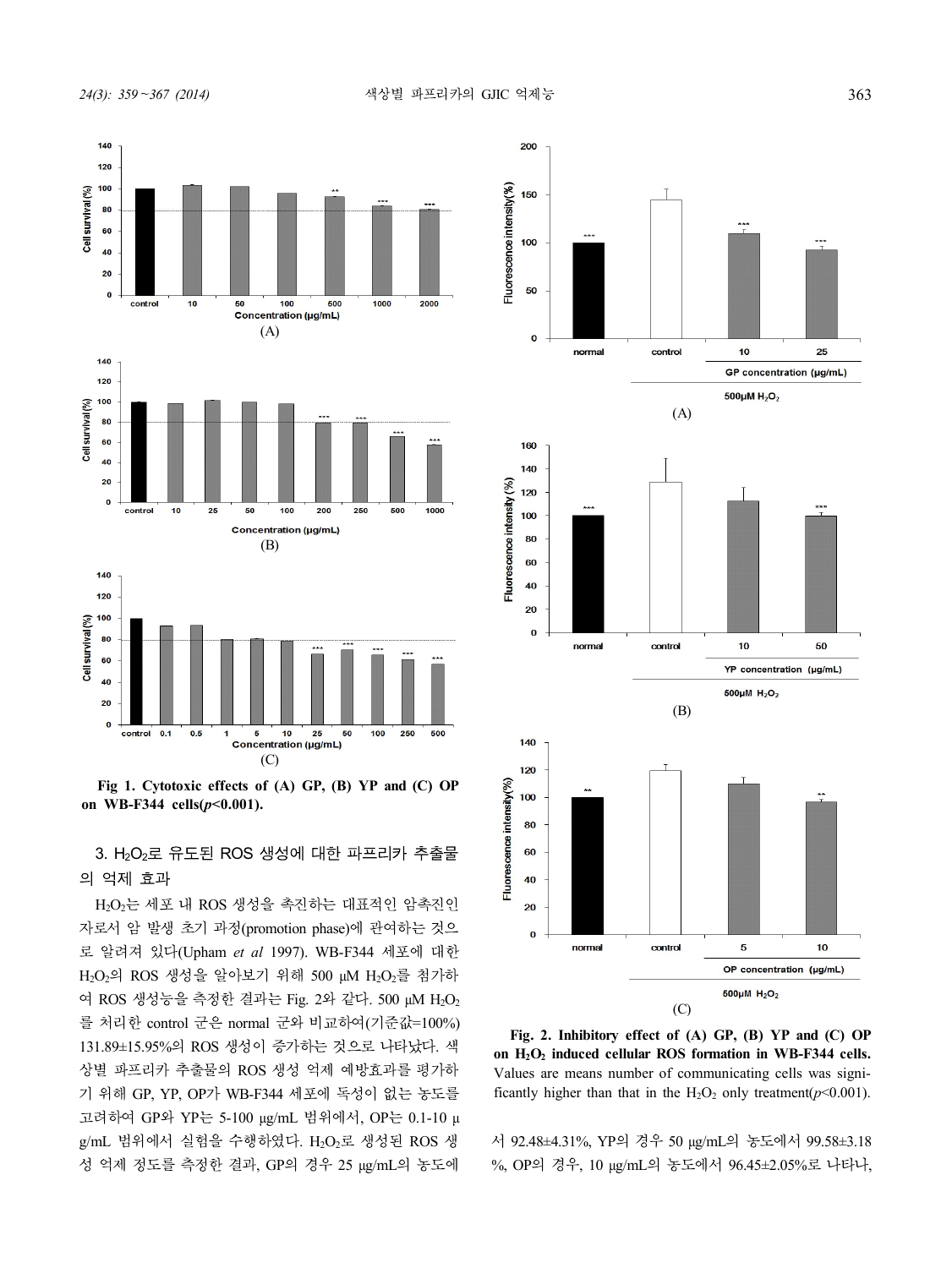control 군에서 500 uM H<sub>2</sub>O<sub>2</sub>로 증가된 ROS 생성을 normal 군(100%)과 비슷한 수준으로 예방하는 효과를 나타낸 것으로 확인되었다. Kim *et al*(2011)은 국내산 파프리카의 색상별 성 분 분석 및 항산화능 비교 연구에서 파프리카의 색상에 따라 카로티노이드의 성분 및 분포가 다르며, 그 함량 또한 차이 가 있다고 밝혔다. 또한 파프리카의 색상별 ABTS와 DPPH radical 소거 활성 측정 결과, 파프리카 추출물의 농도가 증가 함에 따라 radical 소거 활성이 증가하는 경향을 나타낸다고 하였다. 또한 색상별 파프리카에서 H<sub>2</sub>O<sub>2</sub>가 형성되는 정도로 항산화능을 측정한 Matsufuji *et al*(2007)의 연구에서 주황색 과 노란색 파프리카가 비슷한 수준이었으며, 녹색 파프리카는 이 두 색상의 파프리카보다 항산화능이 적다고 보고하였으며, 총 카로티노이드 및 토코페롤 함량과 산화 반응을 억제하는 정도와의 상관성을 평가한 결과, 상관계수(R<sup>2</sup>)가 0.9543인 양 의 상관관계를 나타내 카로티노이드와 토코페롤 함량은 파 프리카의 항산화능과 양의 상관관계를 가진다고 보고하였다. 본 연구에서 H<sub>2</sub>O<sub>2</sub>에 대한 ROS 생성 예방에 있어 OP가 다른 두 색상의 파프리카보다 더 저농도 수준에서도 그 효과가 나 타난 이유를 OP의 카로티노이드, 토코페롤, 아스코르브산의 함량이 GP와 YP보다 유의하게 높기 때문으로 사료된다.

## 4. H<sub>2</sub>O<sub>2</sub>로 유도된 GJIC 억제에 대한 파프리카 추출물 의 보호 효과

생성된 ROS가 세포 내 신호전달과 gap junction의 신호전 달에 영향을 미쳐 세포의 변형을 가져오는데, 이러한 과정은 가역적일 수 있어 차단이 가능하다(Cerutti PA 1985). 그러므 로 세포 독성이 없으며, 과산화수소에 의한 ROS 생성 억제 능이 있는 GP, YP, OP의 농도 범위에서 GJIC의 변화를 평가 하였다. GJIC의 활성 평가를 위해 SL/DT법을 이용하였는데, 이 방법은 빠르고 신뢰도가 높은 방법으로 물리적으로 세포 에 자극을 가해 손상된 세포 사이로 일시적인 틈을 만들어 세포의 생육이나 군집 형성능에는 영향을 끼치지 않고 발색 물질인 Lucifer yellow가 gap junction을 통해 이웃 세포로 전 이된 염색 정도를 평가하는 방법이다(El-Fouly *et al* 1987). WB-F344 세포에 GP, YP, OP를 각각 농도별로 처리한 후 500 μM H<sub>2</sub>O<sub>2</sub>에 의한 GJIC 억제 예방효과를 알아본 결과는 Fig. 3과 같으며, GJIC이 원활한 세포수를 직접 측정한 결과 는 Fig. 4와 같다. ROS 활성을 나타낸 500 μM H<sub>2</sub>O<sub>2</sub>는 GJIC 측정 결과, normal 군이 100 %일 때 100 μM H2O2를 처리한 control 군에서 평균 49.13±7.20% 감소하는 것으로 나타났다 (p<0.01). 색상별 파프리카 추출물의 H<sub>2</sub>O<sub>2</sub>에 대한 GJIC 예방



**Fig. 3. Effect of (A) GP, (B) YP and (C) OP on the H2O2-induced inhibition of gap-junction intercellular communication (GJIC) in WB-F344 cells.** GJIC was assessed using the scrape loading-dye transfer method under and inverted fluorescence microscope (100 $\times$ ). [A] Fluorescent images of scrape-loaded cells treated GP. Cells were treated with (a) control cell, (b)  $H_2O_2$ 500 μM, (c) H<sub>2</sub>O<sub>2</sub> 500 μM plus GP 10 μg/mL, (d) H<sub>2</sub>O<sub>2</sub> 500 μM plus GP 25 μg/mL. [B] Fluorescent images of scrape-loaded cells treated YP. Cells were treated with (a) control cell, (b)  $H_2O_2$  500  $\mu$ M, (c)  $H_2O_2$  500  $\mu$ M plus YP 10  $\mu$ g/mL, (d)  $H_2O_2$ 500 μM plus YP 50 μg/mL. (C) Fluorescent images of scrape-loaded cells treated OP. Cells were treated with (a) control cell, (b)  $H_2O_2$  500 μM, (c)  $H_2O_2$  500 μM plus OP 5 μg/mL, (d)  $H_2O_2$  500 μM plus OP 10 μg/mL.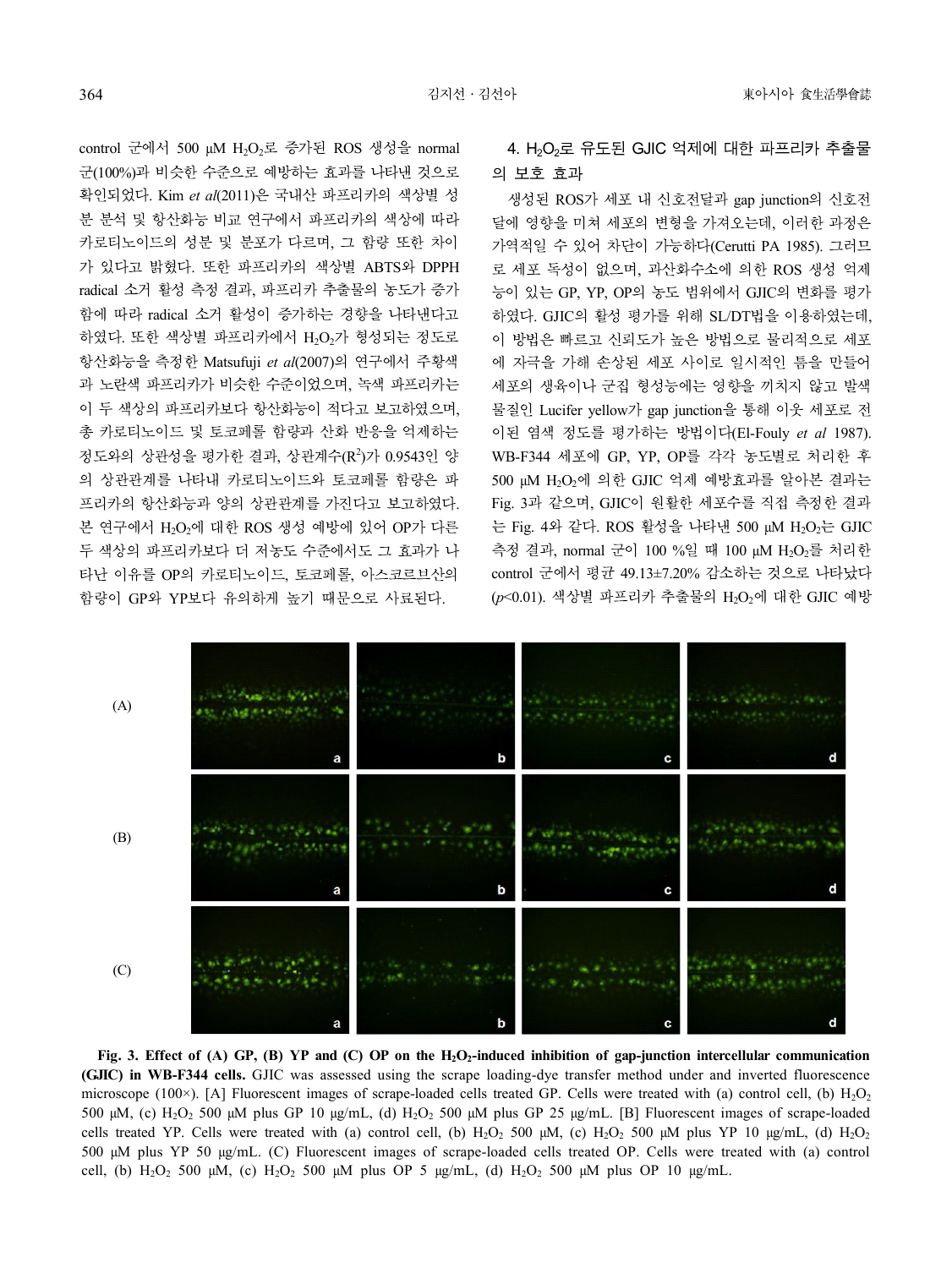

(C)

**Fig. 4. Data quantified from normalizing communicated cell number from a different plate treated with (A) GP, (B) YP and (C) OP.** Meang number of communicating cells was significantly higher than that of only  $H_2O_2$  treated cells( $p$  < 0.001).

효과 실험 결과, GP의 경우, 10 μg/mL와 25 μg/mL의 농도에 서 각각 68.77±5.61%와 91.04±5.36% 만큼 회복되었으며, YP 의 경우 10 μg/mL와 50 μg/mL의 농도에서 각각 79.93±5.14 % 와 93.04±4.89% 만큼 회복되는 것을 확인할 수 있었다. 또한 OP에서 5 μg/mL와 10 μg/mL 농도에서 각각 78.09±2.17%와 90.39±3.07% 만큼 회복되는 것을 확인할 수 있었다. 특히 25 μg/mL의 GP와 50 μg/mL의 YP와 10 μg/mL의 OP에서는 모두 GJIC 수준이 normal 군 수준으로 예방된 것을 확인할 수 있 었다. Gap junction은 이온, 당, 아미노산, 핵산, 비타민 등의 대사물질을 인접한 세포에 직접적으로 이동시키는 세포간 물 질 이동의 통로로 gap junction을 통한 세포 간 물질 이동은 세포 사이 항상성 조절 및 유지하는 역할 뿐 아니라, 세포의 성장 및 분화를 조절하는 인자로 알려져 있다(Kumar & Gilula 1996). 따라서 과산화수소를 처리하여 억제된 GJIC이 파프리 카 추출물의 처리에 의해 회복된다는 것은 세포 간에 차단되 었던 소통이 회복됨을 의미한다. 흥미로운 점은 억제된 GJIC 의 회복 정도가 파프리카 색상에 따라 차이가 나타난 것으로 이는 파프리카의 색상에 따라 함유되어 있는 phytochemicals의 종류와 함량에 차이가 있기 때문으로 사료된다. Surh(2003)은 과채류에 있는 여러 영양성분들이 암발생 위험을 감소시킨 다고 보고되고 있으며, 이들은 대체로 암예방능을 가지고 있 는 비영양성분인 phytochemicals에서 기인하는 것으로 보고 하였다. 본 연구에서도 파프리카가 색상에 따라 다른 종류의 카로티노이드가 함유되어 있으며, 토코페롤 함량에 큰 차이가 있음을 증명하였고, 이러한 차이가 ROS 생성억제능과 과산 화수소로 손상된 GJIC 회복 정도에도 영향을 미친 것으로 사료된다.

#### 요약 및 결론

본 연구는 파프리카의 색상별 phytochemicals 함량을 분석 하고, WB-F344 간상피 세포에서 H<sub>2</sub>O<sub>2</sub>에 의해 억제된 GJIC 대 한 색상별 파프리카 추출물의 보호 효과를 측정하고자 하였다.

카로티노이드 조성은 GP에서 lutein, β-carotene, cryptoxanthin, violaxanthin, YP는 lutein, β-carotene, capsanthin, violaxanthin, β-carotene, capsorubin, OP에는 lutein, β-carotene, β -cryptoxanthin, zeaxanthin 등이 함유된 것으로 나타났으며, 총 함량은 OP 65.54±15.87 mg/100g dw, YP 11.98±0.69 mg/100g dw, GP 10.30±1.43 mg/100g dw로 OP에 카로티노이드 함량 이 매우 높게 나타났다. α-토코페롤 함량은 OP가 가장 높았 고, γ-토코페롤 함량은 GP에서 가장 높았으며 OP에서는 검출 되지 않았다. 총 토코페롤 함량은 GP가 가장 높았다. 반면, 아스코르브산 함량은 OP, YP에서 GP보다 많이 함유되어 있 었다. WB-F344 세포에 세포 독성을 나타내지 않는 농도인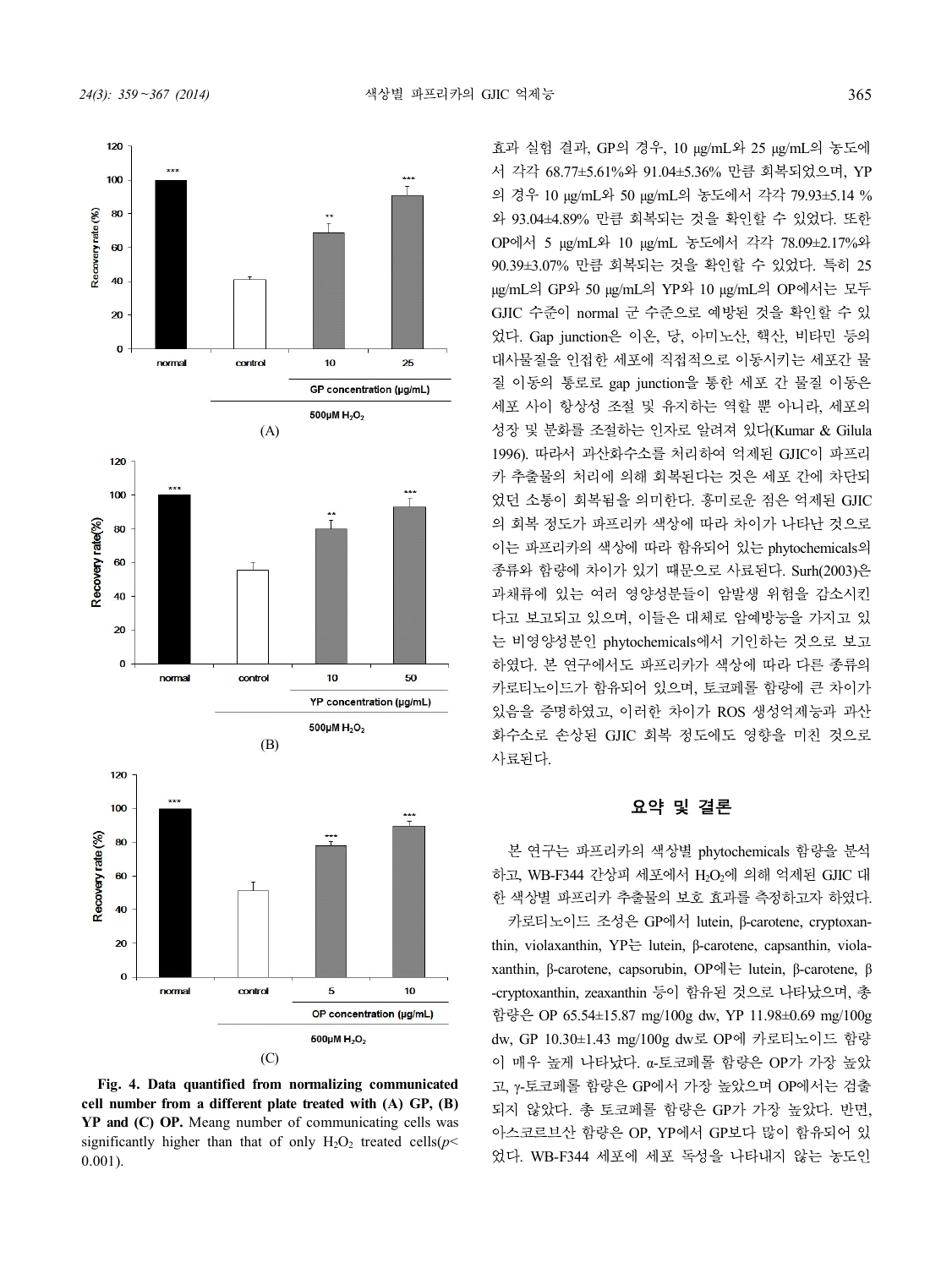GP 100 μg/mL, YP 100 μg/mL, OP 10 μg/mL<sup>로</sup> 처리한 결과, H2O2<sup>에</sup> 대한 ROS 형성 <sup>및</sup> GJIC 억제에 대한 예방효과는 GP 의 경우, 25 μg/mL의 농도에서, YP의 경우, 50 μg/mL의 농도 에서, OP의 경우 10 μg/mL의 농도에서 90% 이상 생성을 예 방하는 효과를 나타냈다. 이는 WB-F344 세포에 GP, YP, OP 의 처리가 세포독성을 나타내기 전 농도에서 항산화능 및 세 포 간 신호 전달 체계를 예방하였음을 의미하며, 파프리카 색 상별 회복 효과의 차이는 함유되어 있는 카로티노이드의 종 류 및 함량, 토코페롤, 아스코르브산 등 phytochemicals의 차 이에서 기인하는 것으로 사료된다.

## 감사의 글

본 연구는 2013년도 한국방송통신대학교 학술연구비 지 원에 의해 이루어진 것으로 이에 감사드립니다.

## **References**

- Aizawa K, Inakuma T (2009) Dietary capsanthin, the main carotenoid in paprika(*Capsicum annuum*), alters plasma high-density lipoprotein-cholesterol levels and hepatic gene expression in rats. *Brit J Nutr* 102: 1760-1766.
- Aizawa K, Matsumoto T, Inakuma T, Ishijima T, Nakai Y, Abe K, Amano F (2009) Administration of tomato and paprika beverages modifies hapatic glucose and lipid metabolism in mice: A DNA microarray analysis. *J Agr Food Chem* 57: 10964-10971.
- Camera B, Monéger R (1978) Free and esterified carotenoids in green and red fruits of *Capsicum annuum*. *Phytochem* 17: 91-93.
- Campbell SE, Stone WI, Whaley SG, Qui M, Krishnan K (2003) Gamma(γ) tocopherol upregulates peroxisome proliferator activated receptor(PPAR) gamma(γ) expression in SW 480 human colon cancer cell lines. *BMC Cancer* 3: 1-13.
- Cerutti PA (1985) Prooxidant states and tumor promotion. *Sci- ence* 227: 375-381.
- Cho JH, Cho SD, Hu H, Kim SH, Lee SK, Lee YS, Kang KS (2002) The roles of ERK1/2 and p38 MAP kinases in the preventive mechanisms of mushroom *Phellinus linteus* against the inhibition of gap junctional intercellular communication by hydrogen peroxide. *Carcinogenesis* 23: 1163-1169.
- Choi SJ, Kim SW, Lee JB, Lim HJ, Kim YJ, Tian C, So HS, Park R, Choung YH (2013) *Gingko biloba* extracts protect auditory hair cells from cisplatin-induced ototoxicity by in-

hibiting perturbation of gap junctional intercellular communication. *Neuroscience* 6: 49-61.

- Craft NE, Wise SA (1994) Individual carotenoid content of SRM 1548 total diet and influence of storage carotenoids. *J Agric Food Chem* 41: 208-213.
- Dwyer JH, Navab M, Dwyer KM, Hassan K, Sun P, Shircore A, Hama-Levy S, Hough G, Wang X, Drake T, Merz CN, Fogelman AM (2001) Oxygenated carotenoid lutein and progression of early atherosclerosis: The Los Angeles atherosclerosis study. *Circulation* 103: 2922-2927.
- El-Fouly MH, Trosko JE, Chang CC (1987) Scrape-loading and dye transfer: A rapid and simple technique to study gap junctional intercellulsr communication. *Exp Cell Res* 168: 422- 430.
- Hwang JW, Park JS, Jo EH, Kim SJ, Yoon BS, Kim SH, Lee YS, Kang KS (2005) Chinese cabbage extracts and sulforaphane can protect  $H_2O_2$ -induced inhibition of gap junctional intercellular communication through the inactivation of ERK 1/2 and p38 MAP kinases. *J Agric Food Chem* 53: 8205- 8210.
- Jeong CH, Ko WH, Cho JR, Ahn CG, Shim KH (2006) Chemical components of Korean paprika according to cultivars. *Korean J Food Preserv* 13: 43-9.
- Jeong EM, Kim WT, Kim SR, Yun SH (2008) The actual condition and subjects of paprika in Korea. Munwonsa, Korea: *Korea Rural Economic Insti*. pp 2008-2022.
- Kang KS, Kang BC, Lee BJ, Che JH, Li GX, Trosko JE, Lee YS (2000) Preventive effect of epicatechin and ginsenoside Rb(2) on the inhibition of gap junctional intercellular communication by TPA and H<sub>2</sub>O<sub>2</sub>. *Cancer Lett* 152: 97-106.
- Kang KS, Yun JW, Yoon B, Lim YK, Lee YS (2000). Preventive effect of germanium dioxide on the inhibition of gap junctional intercellular communication by TPA. *Cancer Lett* 152: 97-106.
- KFDA (2003) Test method in general. *J. Food Code Separate Volume.*
- Kim JH, Lee BK, Lee KW, Lee HJ (2009) Resveratrol counteracts gallic acid-induced down-regulation of gap-junction intercellular communication. *J Nutr Biochem* 20: 149-154.
- Kim JS, Ahn J, Ha TY, Rhee HC, Kim S (2011) Comparison of phytochemical and antioxidant activities in different color stages and varieties of paprika harvested in Korea. *Korean J Food Sci Technol* 43: 564-569.
- Kim JS, Ahn J, Lee SJ, Moon B, Ha TY, Kim S (2011) Phy-